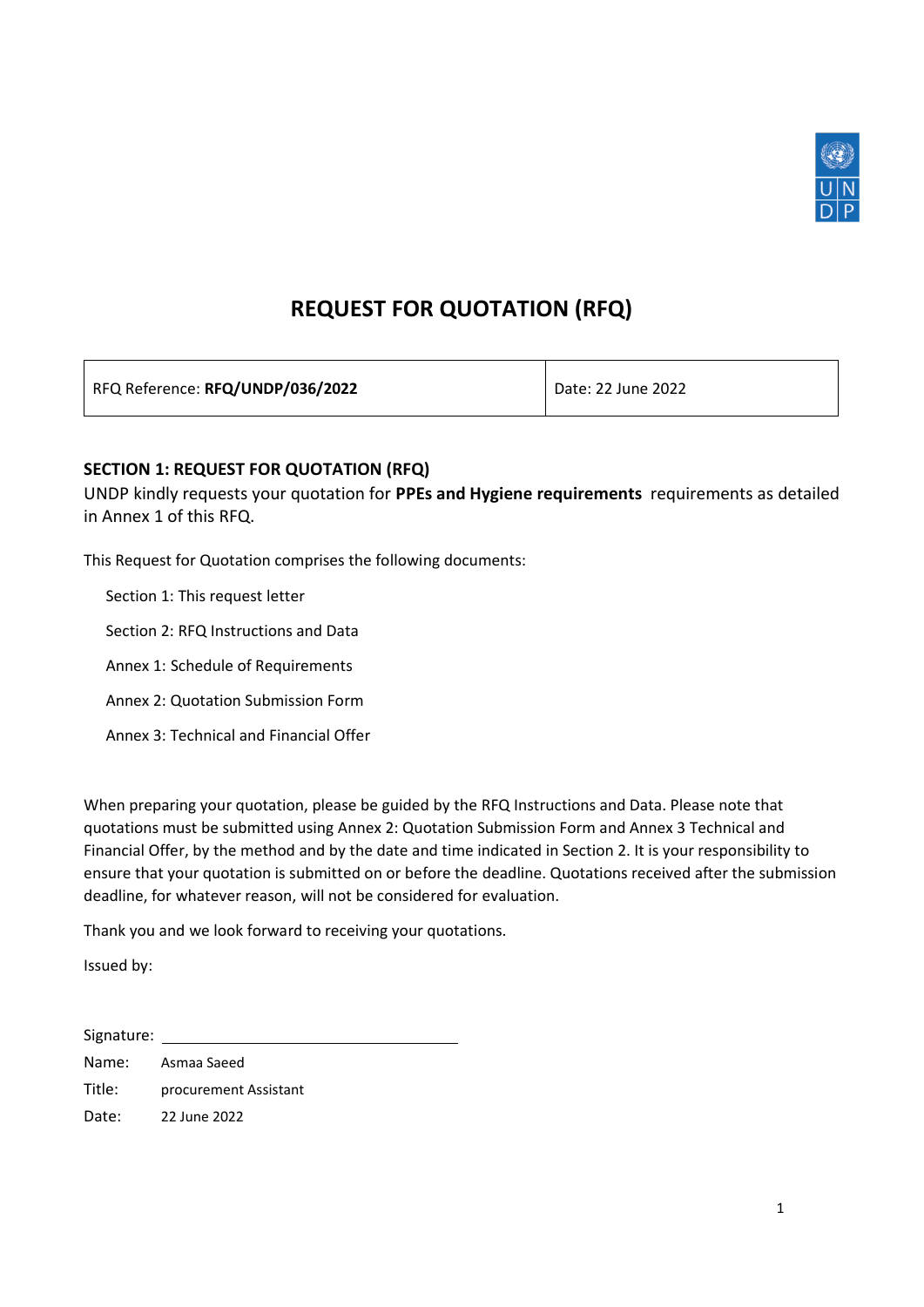## **SECTION 2: RFQ INSTRUCTIONS AND DATA**

| Introduction                | Bidders shall adhere to all the requirements of this RFQ, including any amendments made in writing                                                                                                     |
|-----------------------------|--------------------------------------------------------------------------------------------------------------------------------------------------------------------------------------------------------|
|                             | by UNDP. This RFQ is conducted in accordance with the UNDP Programme and Operations Policies                                                                                                           |
|                             | and Procedures (POPP) on Contracts and Procurement                                                                                                                                                     |
|                             |                                                                                                                                                                                                        |
|                             | Any Bid submitted will be regarded as an offer by the Bidder and does not constitute or imply the<br>acceptance of the Bid by UNDP. UNDP is under no obligation to award a contract to any Bidder as a |
|                             | result of this RFQ.                                                                                                                                                                                    |
|                             |                                                                                                                                                                                                        |
|                             | UNDP reserves the right to cancel the procurement process at any stage without any liability of any                                                                                                    |
|                             | kind for UNDP, upon notice to the bidders or publication of cancellation notice on UNDP website.                                                                                                       |
| <b>Deadline for</b>         | 29 June 2022. At 2:00 PM Cairo local time                                                                                                                                                              |
| the                         | If any doubt exists as to the time zone in which the quotation should be submitted, refer to                                                                                                           |
| <b>Submission</b>           | http://www.timeanddate.com/worldclock/.                                                                                                                                                                |
| of Quotation                |                                                                                                                                                                                                        |
|                             |                                                                                                                                                                                                        |
| Method of                   | Quotations must be submitted as follows:                                                                                                                                                               |
| Submission                  | $\boxtimes$ Dedicated Email Address                                                                                                                                                                    |
|                             |                                                                                                                                                                                                        |
|                             | Bid submission address: procurementnotice.egypt@undp.org                                                                                                                                               |
|                             | File Format: PDF<br>٠                                                                                                                                                                                  |
|                             | File names must be maximum 60 characters long and must not contain any letter or special<br>٠                                                                                                          |
|                             | character other than from Latin alphabet/keyboard.                                                                                                                                                     |
|                             | All files must be free of viruses and not corrupted.<br>٠                                                                                                                                              |
|                             | Max. File Size per transmission: 25 MB<br>٠                                                                                                                                                            |
|                             | Mandatory subject of email: RFQ/UNDP/036/2022 - PPEs and Hygiene<br>٠                                                                                                                                  |
|                             | Multiple emails must be clearly identified by indicating in the subject line "email no. X of Y",<br>٠                                                                                                  |
|                             | and the final "email no. Y of Y.                                                                                                                                                                       |
|                             | It is recommended that the entire Quotation be consolidated into as few attachments as<br>٠                                                                                                            |
|                             | possible.                                                                                                                                                                                              |
|                             |                                                                                                                                                                                                        |
|                             |                                                                                                                                                                                                        |
|                             | Detailed instructions on how to submit, modify or cancel a bid in the eTendering system are                                                                                                            |
|                             | provided in the eTendering system Bidder User Guide and Instructional videos available on this link:<br>http://www.undp.org/content/undp/en/home/operations/procurement/business/procurement-          |
|                             | notices/resources/                                                                                                                                                                                     |
|                             |                                                                                                                                                                                                        |
| Cost of                     | UNDP shall not be responsible for any costs associated with a Supplier's preparation and submission                                                                                                    |
| preparation<br>of quotation | of a quotation, regardless of the outcome or the manner of conducting the selection process.                                                                                                           |
| <b>Supplier</b>             | All prospective suppliers must read the United Nations Supplier Code of Conduct and acknowledge                                                                                                        |
| Code of                     | that it provides the minimum standards expected of suppliers to the UN. The Code of Conduct,                                                                                                           |
| Conduct,                    | which includes principles on labour, human rights, environment and ethical conduct may be found                                                                                                        |
| Fraud,                      | at: https://www.un.org/Depts/ptd/about-us/un-supplier-code-conduct                                                                                                                                     |
| Corruption,                 | Moreover, UNDP strictly enforces a policy of zero tolerance on proscribed practices, including fraud,                                                                                                  |
|                             | corruption, collusion, unethical or unprofessional practices, and obstruction of UNDP vendors and                                                                                                      |
|                             | requires all bidders/vendors to observe the highest standard of ethics during the procurement<br>process and contract implementation. UNDP's Anti-Fraud Policy can be found at                         |
|                             | http://www.undp.org/content/undp/en/home/operations/accountability/audit/office of audit an                                                                                                            |
|                             | dinvestigation.html#anti                                                                                                                                                                               |
|                             |                                                                                                                                                                                                        |
| <b>Gifts and</b>            | Bidders/vendors shall not offer gifts or hospitality of any kind to UNDP staff members including                                                                                                       |
| <b>Hospitality</b>          | recreational trips to sporting or cultural events, theme parks or offers of holidays, transportation, or                                                                                               |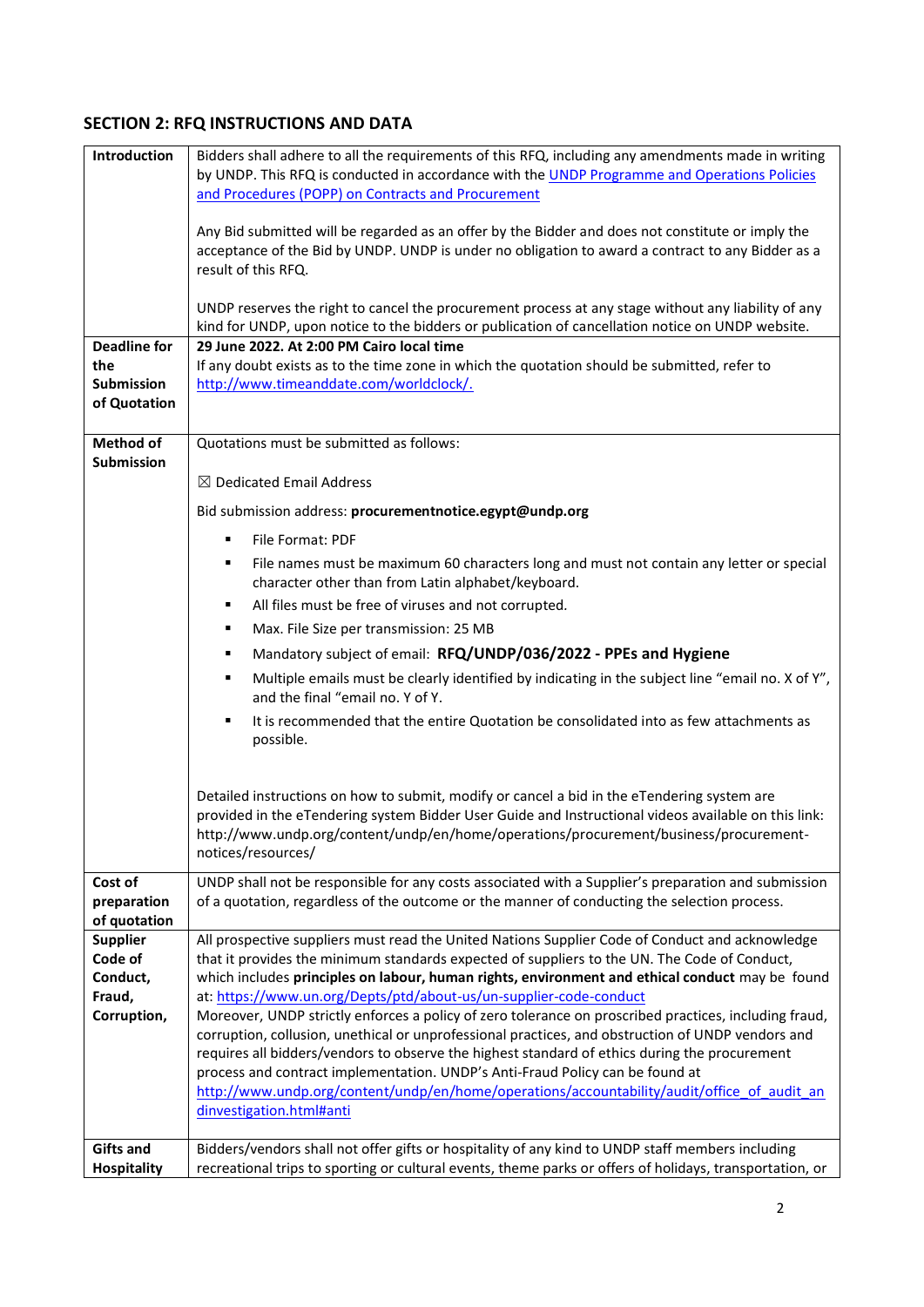|                                                      | invitations to extravagant lunches, dinners or similar. In pursuance of this policy, UNDP: (a) Shall<br>reject a bid if it determines that the selected bidder has engaged in any corrupt or fraudulent<br>practices in competing for the contract in question; (b) Shall declare a vendor ineligible, either<br>indefinitely or for a stated period, to be awarded a contract if at any time it determines that the<br>vendor has engaged in any corrupt or fraudulent practices in competing for, or in executing a UNDP<br>contract.                                                                                                                                                                                                                                                                                                                                                                 |
|------------------------------------------------------|---------------------------------------------------------------------------------------------------------------------------------------------------------------------------------------------------------------------------------------------------------------------------------------------------------------------------------------------------------------------------------------------------------------------------------------------------------------------------------------------------------------------------------------------------------------------------------------------------------------------------------------------------------------------------------------------------------------------------------------------------------------------------------------------------------------------------------------------------------------------------------------------------------|
| <b>Conflict of</b><br>Interest                       | UNDP requires every prospective Supplier to avoid and prevent conflicts of interest, by disclosing to<br>UNDP if you, or any of your affiliates or personnel, were involved in the preparation of the<br>requirements, design, specifications, cost estimates, and other information used in this RFQ. Bidders<br>shall strictly avoid conflicts with other assignments or their own interests, and act without<br>consideration for future work. Bidders found to have a conflict of interest shall be disqualified.                                                                                                                                                                                                                                                                                                                                                                                   |
|                                                      | Bidders must disclose in their Bid their knowledge of the following: a) If the owners, part-owners,<br>officers, directors, controlling shareholders, of the bidding entity or key personnel who are family<br>members of UNDP staff involved in the procurement functions and/or the Government of the<br>country or any Implementing Partner receiving goods and/or services under this RFQ.                                                                                                                                                                                                                                                                                                                                                                                                                                                                                                          |
|                                                      | The eligibility of Bidders that are wholly or partly owned by the Government shall be subject to<br>UNDP's further evaluation and review of various factors such as being registered, operated and<br>managed as an independent business entity, the extent of Government ownership/share, receipt of<br>subsidies, mandate and access to information in relation to this RFQ, among others. Conditions that<br>may lead to undue advantage against other Bidders may result in the eventual rejection of the Bid.                                                                                                                                                                                                                                                                                                                                                                                      |
| General<br><b>Conditions of</b><br>Contract          | Any Purchase Order or contract that will be issued as a result of this RFQ shall be subject to the<br><b>General Conditions of Contract</b><br>Select the applicable GTC:<br>⊠General Terms and Conditions / Special Conditions for Contract.                                                                                                                                                                                                                                                                                                                                                                                                                                                                                                                                                                                                                                                           |
|                                                      | Applicable Terms and Conditions and other provisions are available at UNDP/How-we-buy                                                                                                                                                                                                                                                                                                                                                                                                                                                                                                                                                                                                                                                                                                                                                                                                                   |
| <b>Special</b><br><b>Conditions of</b><br>Contract   | $\boxtimes$ Cancellation of PO/Contract if the delivery/completion is delayed by 20 days                                                                                                                                                                                                                                                                                                                                                                                                                                                                                                                                                                                                                                                                                                                                                                                                                |
| Eligibility                                          | A vendor who will be engaged by UNDP may not be suspended, debarred, or otherwise identified as<br>ineligible by any UN Organization or the World Bank Group or any other international Organization.<br>Vendors are therefore required to disclose to UNDP whether they are subject to any sanction or<br>temporary suspension imposed by these organizations. Failure to do so may result in termination of<br>any contract or PO subsequently issued to the vendor by UNDP.<br>It is the Bidder's responsibility to ensure that its employees, joint venture members, sub-contractors,<br>service providers, suppliers and/or their employees meet the eligibility requirements as established<br>by UNDP.                                                                                                                                                                                           |
|                                                      | Bidders must have the legal capacity to enter a binding contract with UNDP and to deliver in the<br>country, or through an authorized representative                                                                                                                                                                                                                                                                                                                                                                                                                                                                                                                                                                                                                                                                                                                                                    |
| <b>Currency of</b><br>Quotation                      | Quotations shall be quoted in EGP                                                                                                                                                                                                                                                                                                                                                                                                                                                                                                                                                                                                                                                                                                                                                                                                                                                                       |
| Joint<br>Venture,<br>Consortium<br>or<br>Association | If the Bidder is a group of legal entities that will form or have formed a Joint Venture (JV), Consortium<br>or Association for the Bid, they shall confirm in their Bid that : (i) they have designated one party to<br>act as a lead entity, duly vested with authority to legally bind the members of the JV, Consortium or<br>Association jointly and severally, which shall be evidenced by a duly notarized Agreement among the<br>legal entities, and submitted with the Bid; and (ii) if they are awarded the contract, the contract shall<br>be entered into, by and between UNDP and the designated lead entity, who shall be acting for and on<br>behalf of all the member entities comprising the joint venture, Consortium or Association.<br>Refer to Clauses 19 - 24 under Solicitation policy for details on the applicable provisions on Joint<br>Ventures, Consortium or Association. |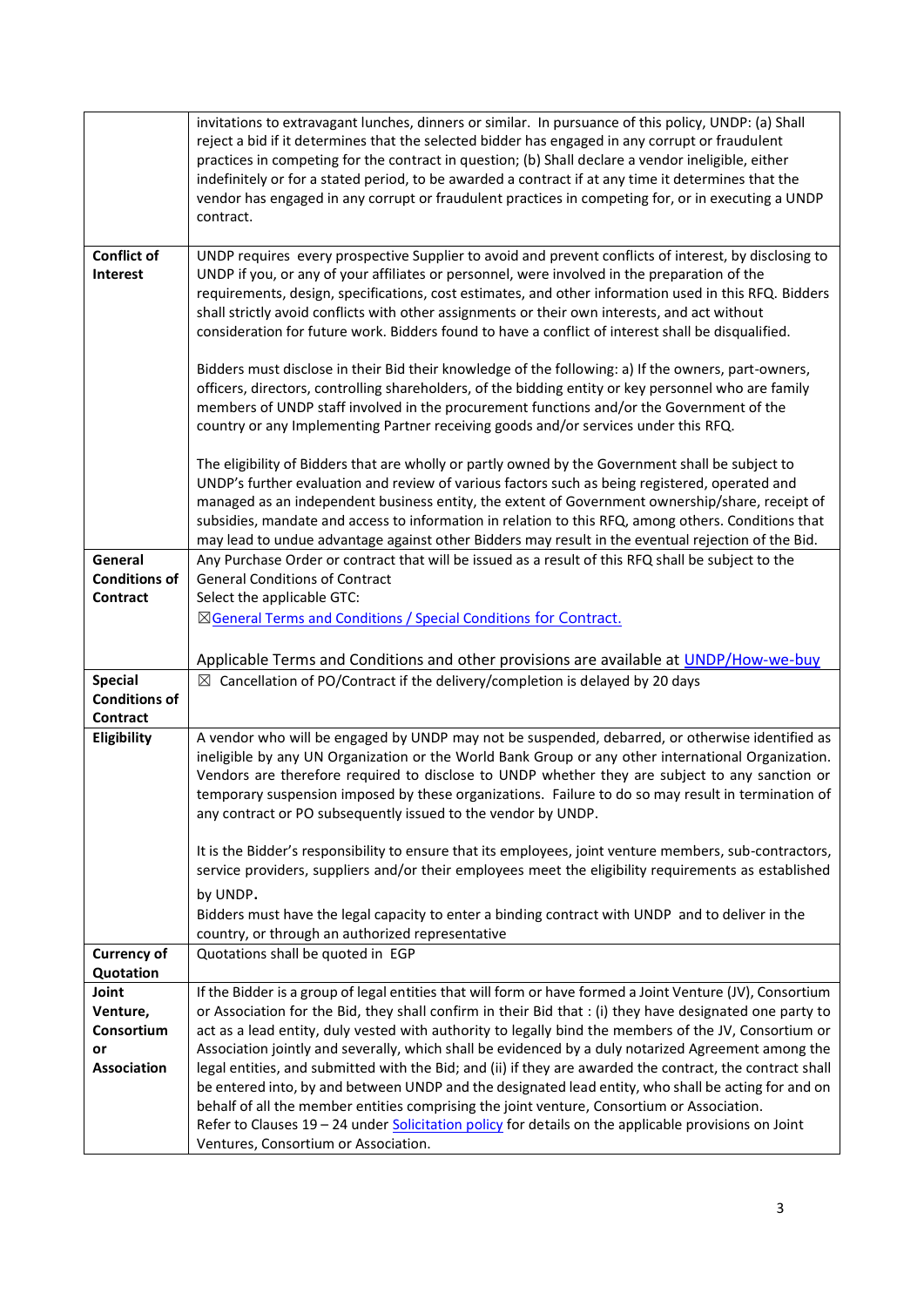| <b>Only one Bid</b>        | The Bidder (including the Lead Entity on behalf of the individual members of any Joint Venture,<br>Consortium or Association) shall submit only one Bid, either in its own name or, if a joint venture,<br>Consortium or Association, as the lead entity of such Joint Venture, Consortium or Association.<br>Bids submitted by two (2) or more Bidders shall all be rejected if they are found to have any of the |
|----------------------------|--------------------------------------------------------------------------------------------------------------------------------------------------------------------------------------------------------------------------------------------------------------------------------------------------------------------------------------------------------------------------------------------------------------------|
|                            | following:<br>a) they have at least one controlling partner, director or shareholder in common; or b) any one of<br>them receive or have received any direct or indirect subsidy from the other/s; or                                                                                                                                                                                                              |
|                            | b) they have the same legal representative for purposes of this RFQ; or<br>c) they have a relationship with each other, directly or through common third parties, that puts them<br>in a position to have access to information about, or influence on the Bid of, another Bidder regarding                                                                                                                        |
|                            | this RFQ process;<br>d) they are subcontractors to each other's Bid, or a subcontractor to one Bid also submits another Bid                                                                                                                                                                                                                                                                                        |
|                            | under its name as lead Bidder; or<br>e) some key personnel proposed to be in the team of one Bidder participates in more than one Bid                                                                                                                                                                                                                                                                              |
|                            | received for this RFQ process. This condition relating to the personnel, does not apply to<br>subcontractors being included in more than one Bid.                                                                                                                                                                                                                                                                  |
| <b>Duties and</b><br>taxes | Article II, Section 7, of the Convention on the Privileges and Immunities provides, inter alia, that the<br>United Nations, including UNDP as a subsidiary organ of the General Assembly of the United                                                                                                                                                                                                             |
|                            | Nations, is exempt from all direct taxes, except charges for public utility services, and is exempt from<br>customs restrictions, duties, and charges of a similar nature in respect of articles imported or                                                                                                                                                                                                       |
|                            | exported for its official use. All quotations shall be submitted net of any direct taxes and any other                                                                                                                                                                                                                                                                                                             |
|                            | taxes and duties, unless otherwise specified below:<br>All prices must:                                                                                                                                                                                                                                                                                                                                            |
|                            | $\boxtimes$ be inclusive of VAT and other applicable indirect taxes                                                                                                                                                                                                                                                                                                                                                |
|                            |                                                                                                                                                                                                                                                                                                                                                                                                                    |
| Language of                | English                                                                                                                                                                                                                                                                                                                                                                                                            |
| quotation                  | Including documentation including catalogues, instructions and operating manuals.                                                                                                                                                                                                                                                                                                                                  |
| <b>Documents</b><br>to be  | Bidders shall include the following documents in their quotation:<br>$\boxtimes$ Annex 2: Quotation Submission Form duly completed and signed                                                                                                                                                                                                                                                                      |
| submitted                  | $\boxtimes$ Annex 3: Technical and Financial Offer duly completed and signed and in                                                                                                                                                                                                                                                                                                                                |
|                            | accordance with the Schedule of Requirements in Annex 1                                                                                                                                                                                                                                                                                                                                                            |
|                            | $\boxtimes$ List and value of ongoing Projects with UNDP and other national/multi-national organization with                                                                                                                                                                                                                                                                                                       |
|                            | contact details of clients and current completion ratio of each ongoing project;                                                                                                                                                                                                                                                                                                                                   |
|                            | ⊠ Statement of satisfactory Performance (Certificates) from the top 5 clients in terms of Contract                                                                                                                                                                                                                                                                                                                 |
|                            | value in similar field;                                                                                                                                                                                                                                                                                                                                                                                            |
| Quotation                  | Quotations shall remain valid for 90 days from the deadline for the Submission of Quotation.                                                                                                                                                                                                                                                                                                                       |
| validity<br>period         |                                                                                                                                                                                                                                                                                                                                                                                                                    |
| Price                      | No price variation due to escalation, inflation, fluctuation in exchange rates, or any other market                                                                                                                                                                                                                                                                                                                |
| variation                  | factors shall be accepted at any time during the validity of the quotation after the quotation has been                                                                                                                                                                                                                                                                                                            |
| <b>Partial</b>             | received.                                                                                                                                                                                                                                                                                                                                                                                                          |
| Quotes                     | $\boxtimes$ Not permitted                                                                                                                                                                                                                                                                                                                                                                                          |
| <b>Alternative</b>         | $\boxtimes$ Not permitted                                                                                                                                                                                                                                                                                                                                                                                          |
| Quotes                     |                                                                                                                                                                                                                                                                                                                                                                                                                    |
| Payment                    |                                                                                                                                                                                                                                                                                                                                                                                                                    |
| <b>Terms</b>               | $\boxtimes$ Other 100% upon complete delivery of goods                                                                                                                                                                                                                                                                                                                                                             |
| <b>Conditions</b>          | $\boxtimes$ Passing Inspection [specify method, if possible] Complete Installation                                                                                                                                                                                                                                                                                                                                 |
| for Release                |                                                                                                                                                                                                                                                                                                                                                                                                                    |
| of<br>Payment              |                                                                                                                                                                                                                                                                                                                                                                                                                    |
|                            |                                                                                                                                                                                                                                                                                                                                                                                                                    |
| <b>Contact</b>             | Asmaa Saeed                                                                                                                                                                                                                                                                                                                                                                                                        |
| Person for                 | E-mail address: Procurementnotice.egypt@undp.org                                                                                                                                                                                                                                                                                                                                                                   |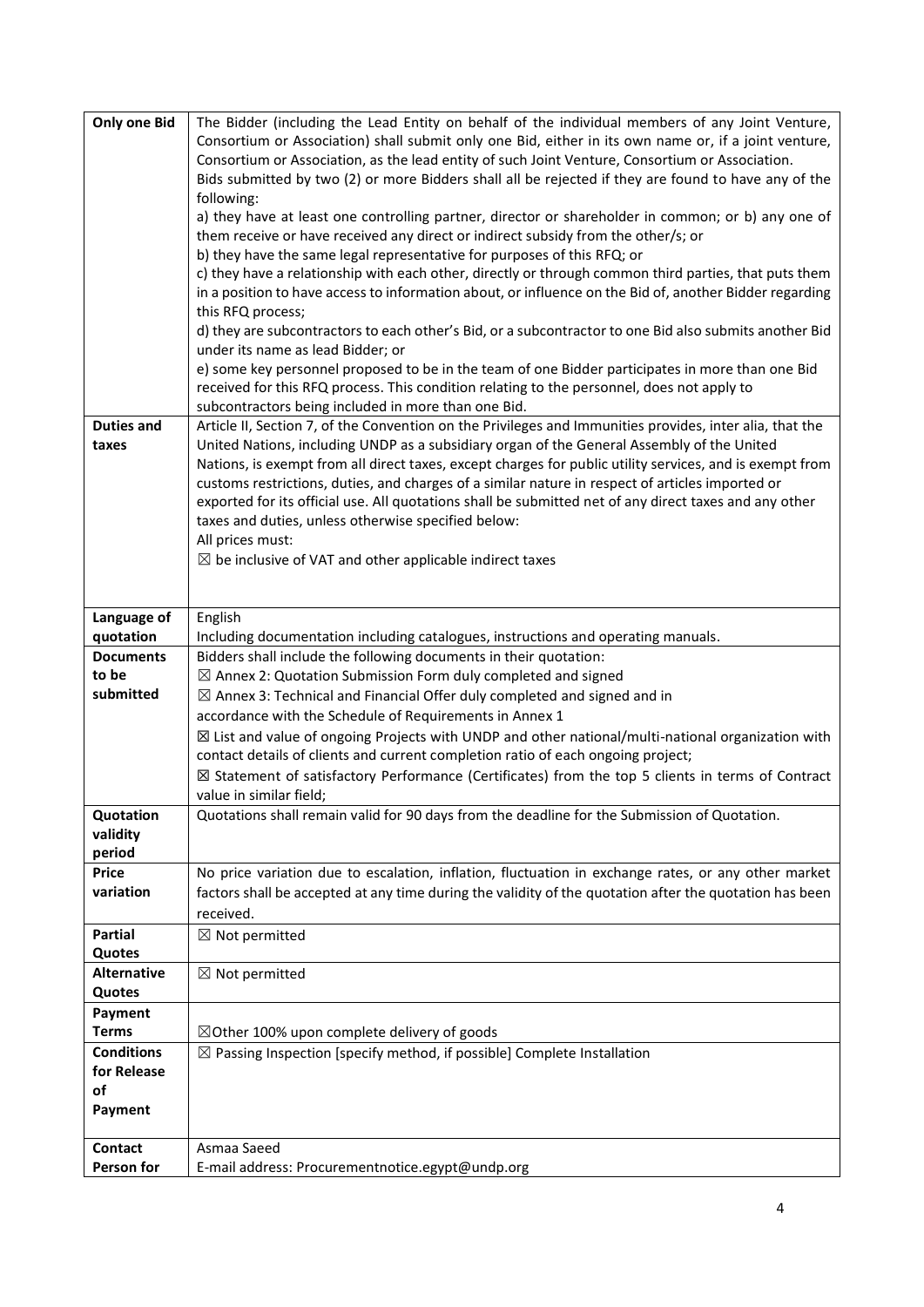| corresponde           |                                                                                                              |
|-----------------------|--------------------------------------------------------------------------------------------------------------|
| nce,                  |                                                                                                              |
| notifications         |                                                                                                              |
| and                   |                                                                                                              |
| clarifications        |                                                                                                              |
| <b>Clarifications</b> | Requests for clarification from bidders will not be accepted any later than 2 days before the                |
|                       | submission deadline.                                                                                         |
| <b>Evaluation</b>     | $\boxtimes$ The Contract or Purchase Order will be awarded to the lowest price substantially compliant offer |
| method                |                                                                                                              |
| <b>Evaluation</b>     | $\boxtimes$ Full compliance with all requirements as specified in Annex 1                                    |
| criteria              | $\boxtimes$ Full acceptance of the General Conditions of Contract                                            |
|                       | $\boxtimes$ Comprehensiveness of after-sales services                                                        |
|                       | $\boxtimes$ Earliest Delivery /shortest lead time                                                            |
| <b>Right not to</b>   | UNDP is not bound to accept any quotation, nor award a contract or Purchase Order                            |
| accept any            |                                                                                                              |
| quotation             |                                                                                                              |
| <b>Right to vary</b>  | At the time of award of Contract or Purchase Order, UNDP reserves the right to vary (increase or             |
| requirement           | decrease) the quantity of services and/or goods, by up to a maximum twenty-five per cent (25%) of            |
| at time of            | the total offer, without any change in the unit price or other terms and conditions.                         |
| award                 |                                                                                                              |
| <b>Type of</b>        | $\boxtimes$ Purchase Order                                                                                   |
| <b>Contract to</b>    |                                                                                                              |
| be awarded            |                                                                                                              |
| <b>Policies and</b>   | This RFQ is conducted in accordance with UNDP Programme and Operations Policies and Procedures               |
| procedures            |                                                                                                              |
| <b>UNGM</b>           | Any Contract resulting from this RFQ exercise will be subject to the supplier being registered at the        |
| registration          | appropriate level on the United Nations Global Marketplace (UNGM) website at www.ungm.org.                   |
|                       | The Bidder may still submit a quotation even if not registered with the UNGM, however, if the                |
|                       | Bidder is selected for Contract award, the Bidder must register on the UNGM prior to contract                |
|                       | signature.                                                                                                   |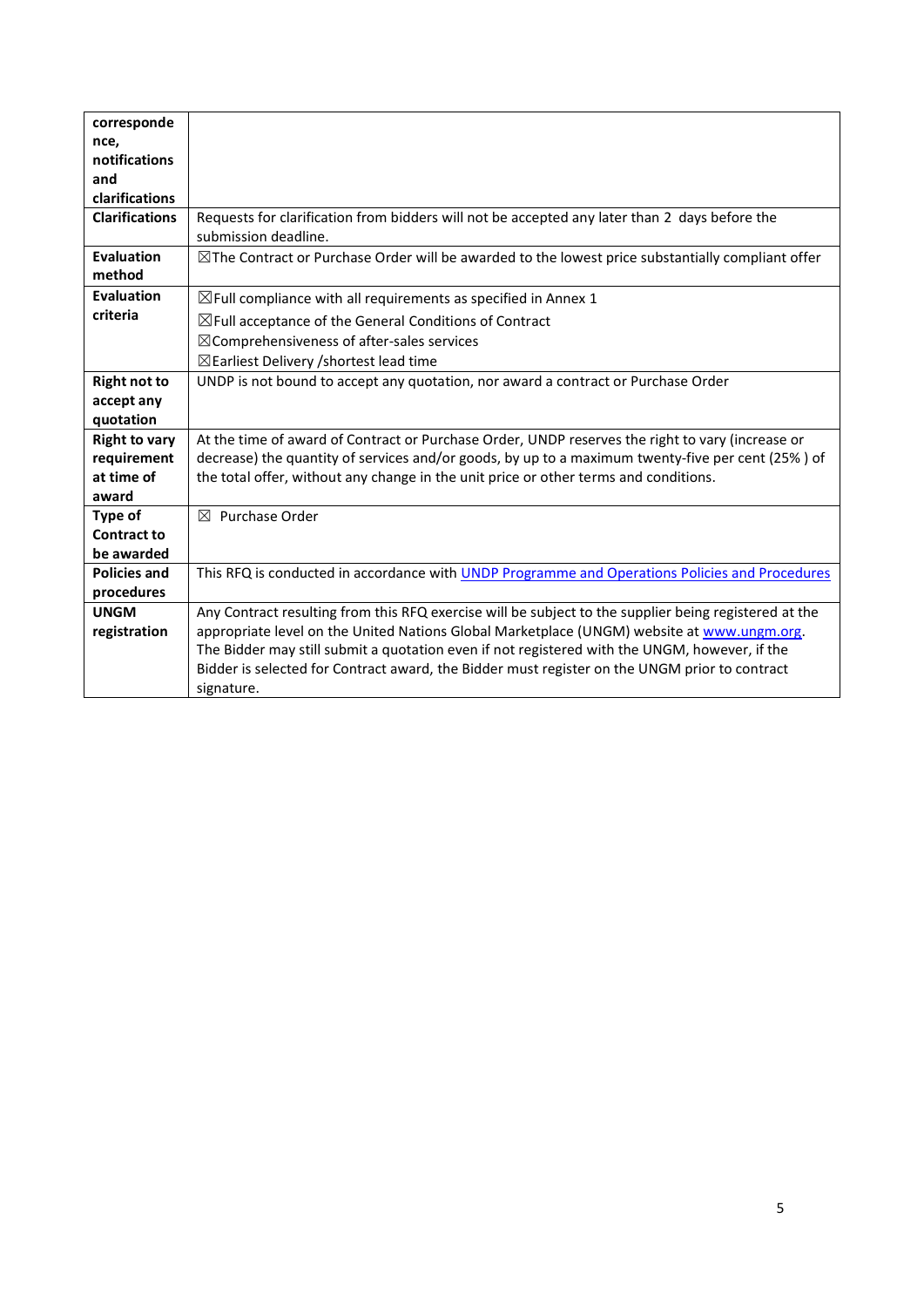## **ANNEX 1: SCHEDULE OF REQUIREMENTS**

# *Required:* **PPEs and Hygiene TECHNICAL SPECIFICATIONS for Goods:**

| S.                      | Item                                                                  | <b>Characteristics</b>                                                                                                                                                                                                                                                                                                                                                                                                                                                                                                                                                                                                                                                                      | <b>Performance</b><br>standards                                                                                                                                 | <b>Packing</b> | quantity<br>per<br><b>Pack</b> | <b>Quantity</b><br>per<br>quarter<br>(Pack) | <b>Quantity</b><br>per Year<br>(Pack) |
|-------------------------|-----------------------------------------------------------------------|---------------------------------------------------------------------------------------------------------------------------------------------------------------------------------------------------------------------------------------------------------------------------------------------------------------------------------------------------------------------------------------------------------------------------------------------------------------------------------------------------------------------------------------------------------------------------------------------------------------------------------------------------------------------------------------------|-----------------------------------------------------------------------------------------------------------------------------------------------------------------|----------------|--------------------------------|---------------------------------------------|---------------------------------------|
| $\mathbf{1}$            | <b>Surgical</b><br>masks- (for<br>non-<br>medical<br>personel<br>use) | Single use Surgical masks with Soft<br>Elastic Ears, made of 3 layers with<br>nose wire, each mask should be<br>individually packed in a waterproof<br>sterile easy peel or tear, Good<br>breathability, internal and external<br>faces should be clearly<br>identified.Skin Friendly, Paraben<br>free, Latex free, Nylon free and<br>Chlorine free                                                                                                                                                                                                                                                                                                                                         | EN 14683 Type<br>I YY 0469 or<br>YY/T 0969, if<br>bacterial<br>droplet<br>filtration is<br>below 98% Or<br>alternative<br>equivalent<br>standard                | Box            | 50                             | 66 Boxes                                    | 264 Boxes                             |
| $\overline{2}$          | <b>Surgical</b><br><b>Gloves</b><br>(nonsterile)                      | Gloves, examination, nitrile<br>(preferable), latex,<br>polychloroprene or PVC, powder-<br>free, non-sterile (e.g. minimum<br>230 mm total length). Minimum<br>thickness 0.05 mm. Sizes S, M, L.<br>Surgical Gloves, Large                                                                                                                                                                                                                                                                                                                                                                                                                                                                  | EN 455 ASTM<br>D6319, D3578,<br>D5250, or<br>D6977 EN 374,<br>optional<br>additional Or<br>alternative<br>equivalent set<br>of standard                         | Box            | 100                            | 57 Boxes                                    | 228 Boxes                             |
|                         |                                                                       | Surgical Gloves, Meduim                                                                                                                                                                                                                                                                                                                                                                                                                                                                                                                                                                                                                                                                     |                                                                                                                                                                 | Box            | 100                            |                                             |                                       |
|                         |                                                                       | <b>Surgical Gloves, Small</b>                                                                                                                                                                                                                                                                                                                                                                                                                                                                                                                                                                                                                                                               |                                                                                                                                                                 | Box            | 100                            |                                             |                                       |
| $\overline{\mathbf{3}}$ | Gloves,<br>cleaning                                                   | Glove should have long cuffs,<br>reaching well above the wrist,<br>ideally to mid-forearm. Minimum<br>280 mm total length.<br>Sizes: M, L. Reusable.<br>Heavy duty gloves.<br>High cracking, puncture- and<br>abrasion-resistant.<br>Powder free, seamless, and<br>entirely waterproof.<br>Made of nitrile, synthetic rubber<br>(no latex). Knit inner lining<br>facilitates slide-in and removal.<br>Cleanable with water and<br>disinfectant (resisting both ethanol<br>solutions 70% and chlorine<br>solutions 0.05% or 500 ppm).<br>Material thickness, at level of the<br>fingers, not less than: 0.38 mm.<br>Length not less than: 30 cm. Supply<br>co-packed as one left/right pair. | EN 388 ANSI<br>105 EN 374-1,<br>EN 374-2 (at<br>least Level 2)<br>EN 374-4 and<br>EN 374-5 EN<br>$420 + A1$ Or<br>alternative<br>equivalent set<br>of standards | Unit           | 1                              | 3 Unites                                    | 12 Unites                             |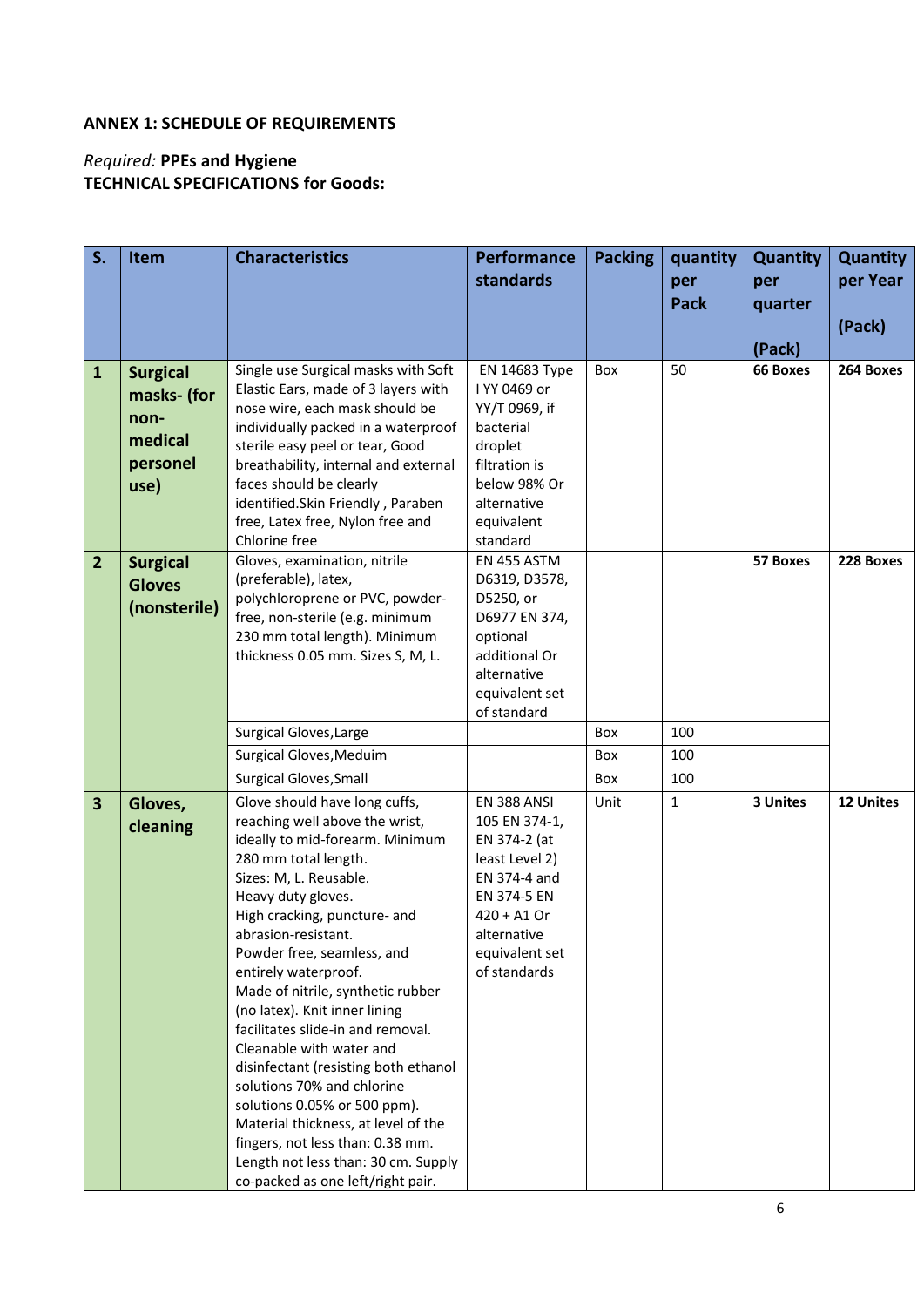|   | Alcohol-<br>based hand<br>rub     | Bottle 100 mL and 500 mL, at least<br>80% ethanol or 75% isopropyl<br>alcohol $(v/v)$ . | ASTM E2755 EN<br>1500 Or<br>alternative<br>equivalent set<br>of standards<br>Optional: ASTM<br>E1115 or ASTM | <b>Bottle</b><br>100ml<br><b>Bottle</b><br>500ml | 90 Bottels | 360<br><b>Bottles</b> |
|---|-----------------------------------|-----------------------------------------------------------------------------------------|--------------------------------------------------------------------------------------------------------------|--------------------------------------------------|------------|-----------------------|
| 5 | <b>Chlorine</b><br><b>Tablets</b> | NaDCC, granules, 1 kg, 65-70% +<br>measurement spoon.                                   | E117                                                                                                         | Pack                                             | 9 Packs    | 36 Packs              |

#### **Delivery Requirements**

| <b>Delivery Requirements</b>                                     |                                                                                                                |  |  |  |
|------------------------------------------------------------------|----------------------------------------------------------------------------------------------------------------|--|--|--|
| Delivery date and time                                           | Bidder shall deliver the goods within three days from receiving the Purchase order after<br>Contract signature |  |  |  |
| <b>Delivery Terms</b><br>(INCOTERMS 2020)                        | we would need the delivery to be done on batches every quarter with 3 months<br>quantities                     |  |  |  |
| <b>Exact Address(es) of</b><br><b>Delivery Location(s)</b>       | 1191 Nile Corniche, Soug Al ASR, Bulag, Cairo Governorate                                                      |  |  |  |
| After-sales service and<br>local service support<br>requirements |                                                                                                                |  |  |  |
| <b>Preferred Mode of</b><br><b>Transport</b>                     | Land                                                                                                           |  |  |  |

#### **ANNEX 2: QUOTATION SUBMISSION FORM**

*Bidders are requested to complete this form, including the Company Profile and Bidder's Declaration, sign it and return it as part of their quotation along with Annex 3: Technical and Financial Offer. The Bidder shall fill in this form in accordance with the instructions indicated. No alterations to its format shall be permitted and no substitutions shall be accepted.* 

| Name of Bidder: | Click or tap here to enter text. |                                            |  |
|-----------------|----------------------------------|--------------------------------------------|--|
| RFQ reference:  | Click or tap here to enter text. | <b>Date:</b> Click or tap to enter a date. |  |

#### **Company Profile**

| <b>Item Description</b>                        | <b>Detail</b>                    |
|------------------------------------------------|----------------------------------|
| Legal name of bidder or Lead<br>entity for JVs | Click or tap here to enter text. |
| Legal Address, City, Country                   | Click or tap here to enter text. |
| Website                                        | Click or tap here to enter text. |
| Year of Registration                           | Click or tap here to enter text. |
| Legal structure                                | Choose an item.                  |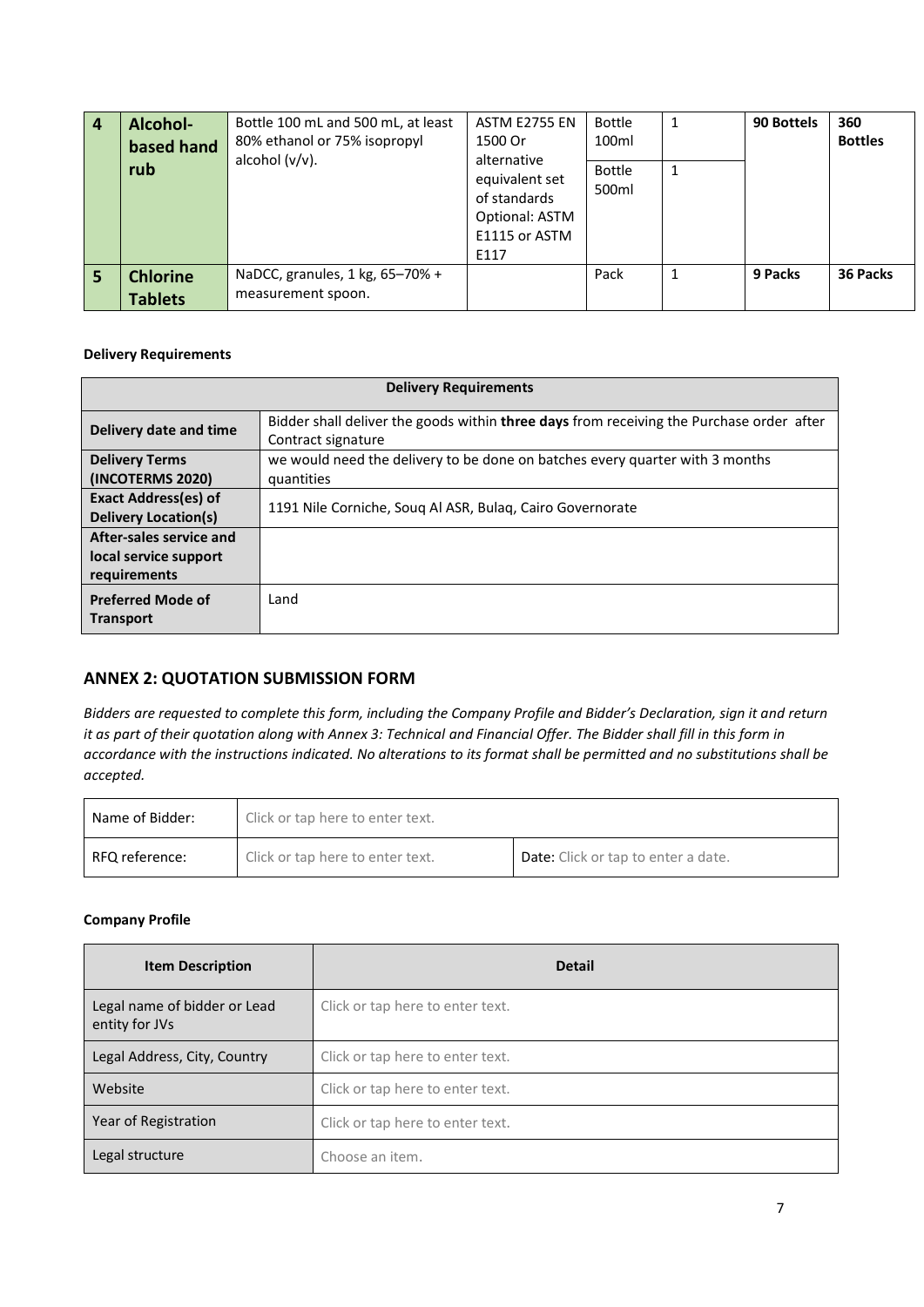| Are you a UNGM registered<br>vendor?                                                                                                                                                                                                                                                                       |  | $\Box$ Yes $\Box$ No                                                        |                                                                                                                                                                                        | If yes, insert UNGM Vendor Number                                                                           |                                          |
|------------------------------------------------------------------------------------------------------------------------------------------------------------------------------------------------------------------------------------------------------------------------------------------------------------|--|-----------------------------------------------------------------------------|----------------------------------------------------------------------------------------------------------------------------------------------------------------------------------------|-------------------------------------------------------------------------------------------------------------|------------------------------------------|
| <b>Quality Assurance Certification</b><br>(e.g. ISO 9000 or Equivalent) (If<br>yes, provide a Copy of the valid<br>Certificate):                                                                                                                                                                           |  | $\Box$ Yes $\Box$ No                                                        |                                                                                                                                                                                        |                                                                                                             |                                          |
| Does your Company hold any<br>accreditation such as ISO 14001<br>or ISO 14064 or equivalent related<br>to the environment? (If yes,<br>provide a Copy of the valid<br>Certificate):                                                                                                                        |  | $\Box$ Yes $\Box$ No                                                        |                                                                                                                                                                                        |                                                                                                             |                                          |
| Does your Company have a<br>written Statement of its<br>Environmental Policy? (If yes,<br>provide a Copy)                                                                                                                                                                                                  |  | $\Box$ Yes $\Box$ No                                                        |                                                                                                                                                                                        |                                                                                                             |                                          |
| Does your organization<br>demonstrate significant<br>commitment to sustainability<br>through some other means, for<br>example internal company policy<br>documents on women<br>empowerment, renewable<br>energies or membership of trade<br>institutions promoting such issues<br>(If yes, provide a Copy) |  | $\Box$ Yes $\Box$ No                                                        |                                                                                                                                                                                        |                                                                                                             |                                          |
| Is your company a member of the<br><b>UN Global Compact</b>                                                                                                                                                                                                                                                |  | $\Box$ Yes $\Box$ No                                                        |                                                                                                                                                                                        |                                                                                                             |                                          |
| <b>Bank Information</b>                                                                                                                                                                                                                                                                                    |  |                                                                             | Bank Name: Click or tap here to enter text.<br>Bank Address: Click or tap here to enter text.<br>IBAN: Click or tap here to enter text.<br>SWIFT/BIC: Click or tap here to enter text. | Account Currency: Click or tap here to enter text.<br>Bank Account Number: Click or tap here to enter text. |                                          |
|                                                                                                                                                                                                                                                                                                            |  |                                                                             | Previous relevant experience: 3 contracts                                                                                                                                              |                                                                                                             |                                          |
| <b>Name of previous</b><br>contracts                                                                                                                                                                                                                                                                       |  | <b>Client &amp; Reference</b><br><b>Contact Details</b><br>including e-mail | <b>Contract</b><br>Value                                                                                                                                                               | <b>Period of activity</b>                                                                                   | <b>Types of activities</b><br>undertaken |
|                                                                                                                                                                                                                                                                                                            |  |                                                                             |                                                                                                                                                                                        |                                                                                                             |                                          |
|                                                                                                                                                                                                                                                                                                            |  |                                                                             |                                                                                                                                                                                        |                                                                                                             |                                          |
|                                                                                                                                                                                                                                                                                                            |  |                                                                             |                                                                                                                                                                                        |                                                                                                             |                                          |

**Bidder's Declaration**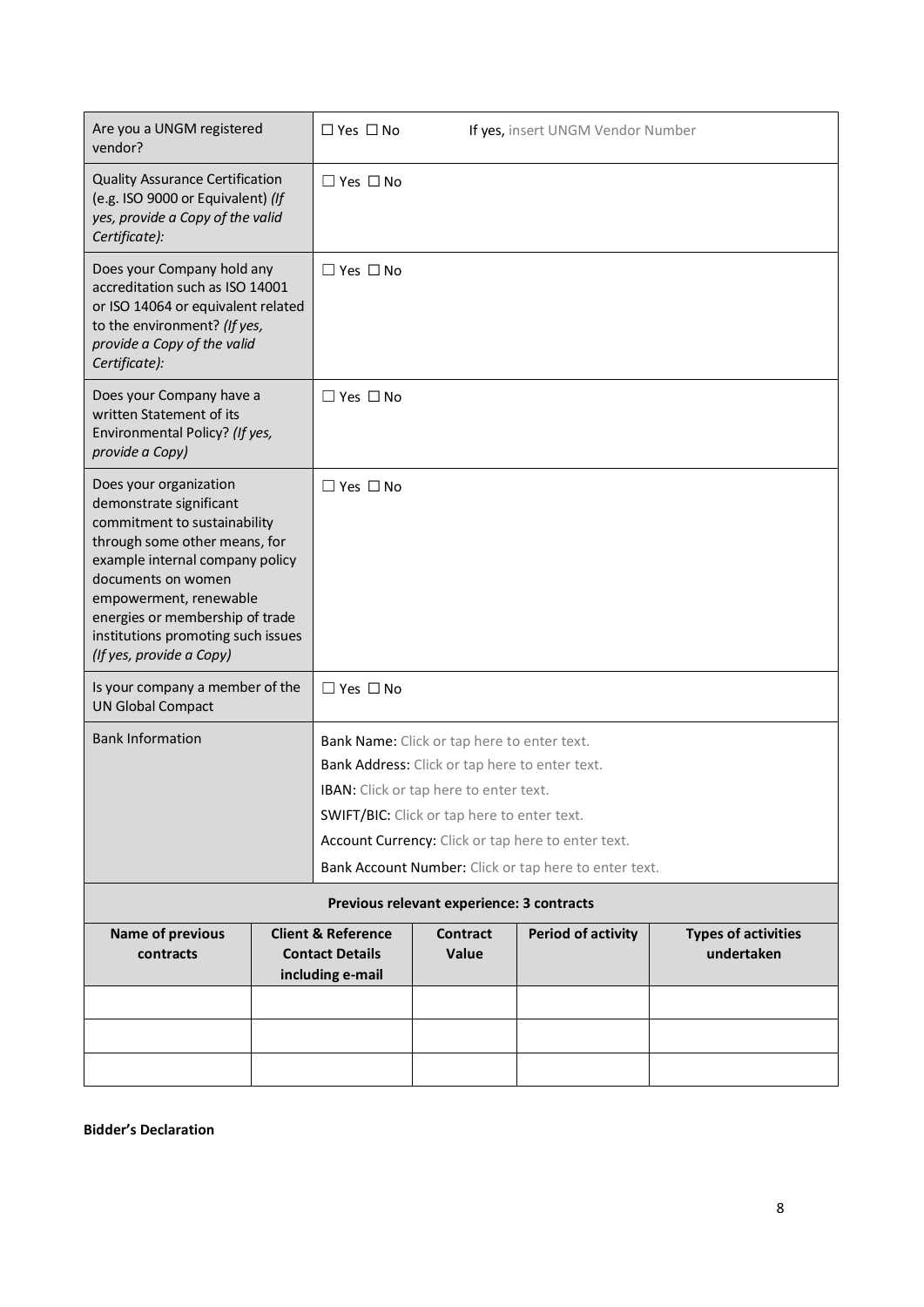| Yes    | <b>No</b> |                                                                                                                                                                                                                                                                                                                                                                                                                                                                                                                                                                                              |
|--------|-----------|----------------------------------------------------------------------------------------------------------------------------------------------------------------------------------------------------------------------------------------------------------------------------------------------------------------------------------------------------------------------------------------------------------------------------------------------------------------------------------------------------------------------------------------------------------------------------------------------|
| $\Box$ | □         | Requirements and Terms and Conditions: I/We have read and fully understand the RFQ, including the<br>RFQ Information and Data, Schedule of Requirements, the General Conditions of Contract, and any<br>Special Conditions of Contract. I/we confirm that the Bidder agrees to be bound by them.                                                                                                                                                                                                                                                                                             |
| $\Box$ | $\Box$    | I/We confirm that the Bidder has the necessary capacity, capability, and necessary licenses to fully meet<br>or exceed the Requirements and will be available to deliver throughout the relevant Contract period.                                                                                                                                                                                                                                                                                                                                                                            |
| $\Box$ | $\Box$    | Ethics: In submitting this Quote I/we warrant that the bidder: has not entered into any improper, illegal,<br>collusive or anti-competitive arrangements with any Competitor; has not directly or indirectly<br>approached any representative of the Buyer (other than the Point of Contact) to lobby or solicit<br>information in relation to the RFQ ; has not attempted to influence, or provide any form of personal<br>inducement, reward or benefit to any representative of the Buyer.                                                                                                |
| $\Box$ | $\Box$    | I/We confirm to undertake not to engage in proscribed practices, , or any other unethical practice, with<br>the UN or any other party, and to conduct business in a manner that averts any financial, operational,<br>reputational or other undue risk to the UN and we have read the United Nations Supplier Code of<br>Conduct:https://www.un.org/Depts/ptd/about-us/un-supplier-code-conduct and acknowledge that it<br>provides the minimum standards expected of suppliers to the UN.                                                                                                   |
| $\Box$ | $\Box$    | Conflict of interest: I/We warrant that the bidder has no actual, potential, or perceived Conflict of<br>Interest in submitting this Quote or entering a Contract to deliver the Requirements. Where a Conflict<br>of Interest arises during the RFQ process the bidder will report it immediately to the Procuring<br>Organisation's Point of Contact.                                                                                                                                                                                                                                      |
| $\Box$ | П         | Prohibitions, Sanctions: I/We hereby declare that our firm, its affiliates or subsidiaries or employees,<br>including any JV/Consortium members or subcontractors or suppliers for any part of the contract is not<br>under procurement prohibition by the United Nations, including but not limited to prohibitions derived<br>from the Compendium of United Nations Security Council Sanctions Lists and have not been suspended,<br>debarred, sanctioned or otherwise identified as ineligible by any UN Organization or the World Bank<br>Group or any other international Organization. |
| $\Box$ | $\Box$    | Bankruptcy: I/We have not declared bankruptcy, are not involved in bankruptcy or receivership<br>proceedings, and there is no judgment or pending legal action against them that could impair their<br>operations in the foreseeable future.                                                                                                                                                                                                                                                                                                                                                 |
| $\Box$ | $\Box$    | Offer Validity Period: I/We confirm that this Quote, including the price, remains open for acceptance<br>for the Offer Validity.                                                                                                                                                                                                                                                                                                                                                                                                                                                             |
| $\Box$ | $\Box$    | I/We understand and recognize that you are not bound to accept any Quotation you receive, and we<br>certify that the goods offered in our Quotation are new and unused.                                                                                                                                                                                                                                                                                                                                                                                                                      |
| $\Box$ | $\Box$    | By signing this declaration, the signatory below represents, warrants and agrees that he/she has been<br>authorised by the Organization/s to make this declaration on its/their behalf.                                                                                                                                                                                                                                                                                                                                                                                                      |

| Signature: |
|------------|
|            |

Name: Click or tap here to enter text.

Title: Click or tap here to enter text.

Date: Click or tap to enter a date.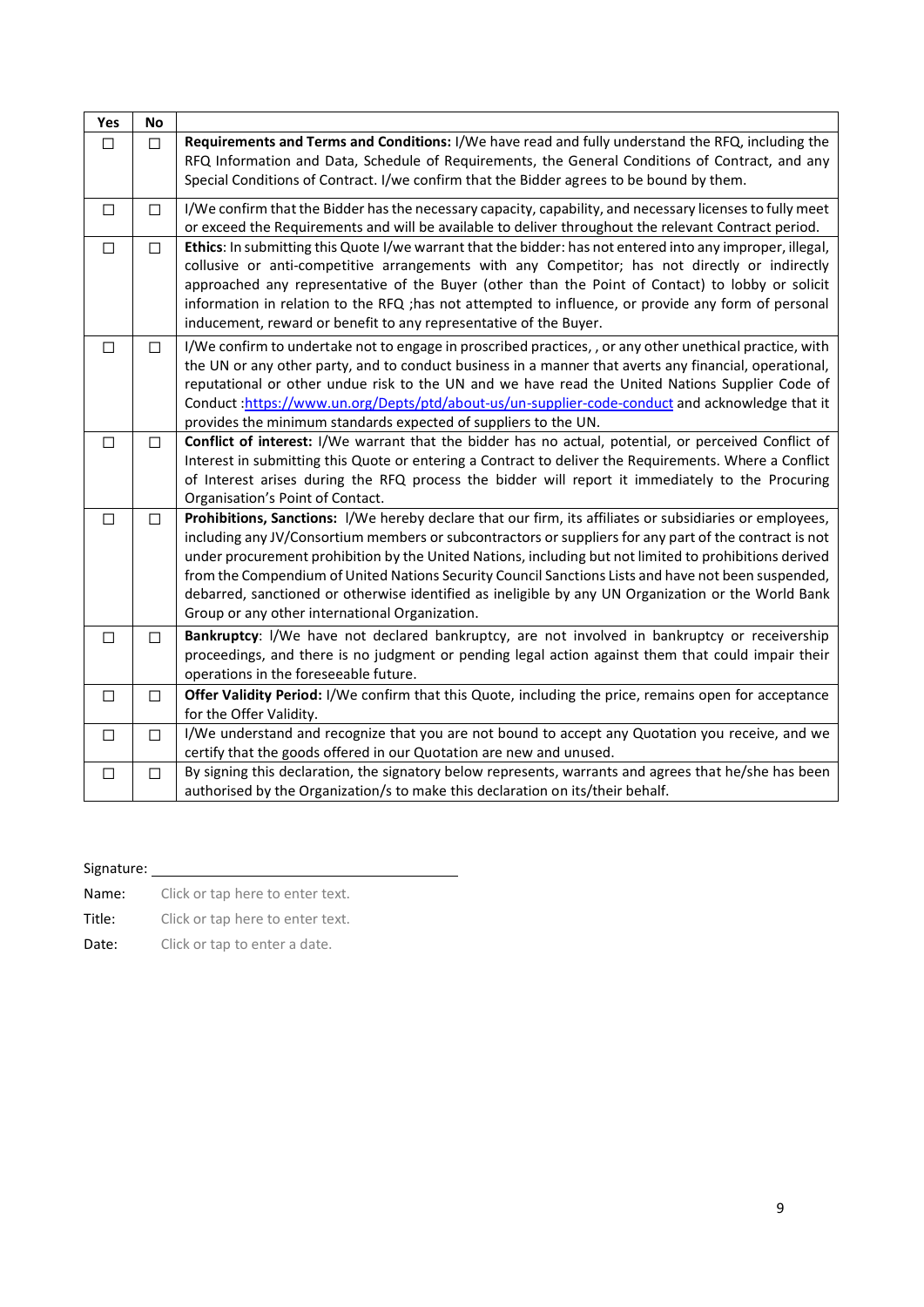## **ANNEX 3: TECHNICAL AND FINANCIAL OFFER - GOODS**

*Bidders are requested to complete this form, sign it and return it as part of their bid along with Annex 2: Quotation Submission Form. The Bidder shall fill in this form in accordance with the instructions indicated. No alterations to its format shall be permitted and no substitutions shall be accepted.*

| Name of Bidder: | Click or tap here to enter text. |                    |  |
|-----------------|----------------------------------|--------------------|--|
| RFQ reference:  | Click or tap here to enter text. | Date: 22 June 2022 |  |

| <b>Currency of the Quotation: EGP</b>                                    |                                                                                                                                                                                                                                                                                                                                                                                                                                                                                 |            |     |                   |                    |
|--------------------------------------------------------------------------|---------------------------------------------------------------------------------------------------------------------------------------------------------------------------------------------------------------------------------------------------------------------------------------------------------------------------------------------------------------------------------------------------------------------------------------------------------------------------------|------------|-----|-------------------|--------------------|
| <b>INCOTERMS:</b> Click or tap here to enter text.                       |                                                                                                                                                                                                                                                                                                                                                                                                                                                                                 |            |     |                   |                    |
| <b>Item No</b>                                                           | <b>Description</b>                                                                                                                                                                                                                                                                                                                                                                                                                                                              | <b>UOM</b> | Qty | <b>Unit price</b> | <b>Total price</b> |
| 1.<br>Surgical<br>masks-<br>(for<br>non-<br>medical<br>persone<br>l use) | - Single use Surgical masks with Soft Elastic Ears,<br>made of 3 layers with nose wire, each mask should<br>be individually packed in a waterproof sterile easy<br>peel or tear, Good breathability, internal and<br>external faces should be clearly identified. Skin<br>Friendly, Paraben free, Latex free, Nylon free and<br>Chlorine free.<br>- EN 14683 Type I YY 0469 or YY/T 0969, if bacterial<br>droplet filtration is below 98% Or alternative<br>equivalent standard | <b>Box</b> | 264 |                   |                    |
| 2.<br>Surgical<br>Gloves<br>(nonste<br>rile)                             | - Gloves, examination, nitrile (preferable), latex,<br>polychloroprene or PVC, powder-free, non-sterile<br>(e.g. minimum 230 mm total length). Minimum<br>thickness 0.05 mm. Sizes S, M, L.<br>- EN 455 ASTM D6319, D3578, D5250, or D6977 EN<br>374, optional additional Or alternative equivalent<br>set of standard<br>Surgical Gloves, Large                                                                                                                                | Box        | 228 |                   |                    |
|                                                                          | Surgical Gloves, Meduim                                                                                                                                                                                                                                                                                                                                                                                                                                                         | <b>Box</b> |     |                   |                    |
|                                                                          | <b>Surgical Gloves, Small</b>                                                                                                                                                                                                                                                                                                                                                                                                                                                   | <b>Box</b> |     |                   |                    |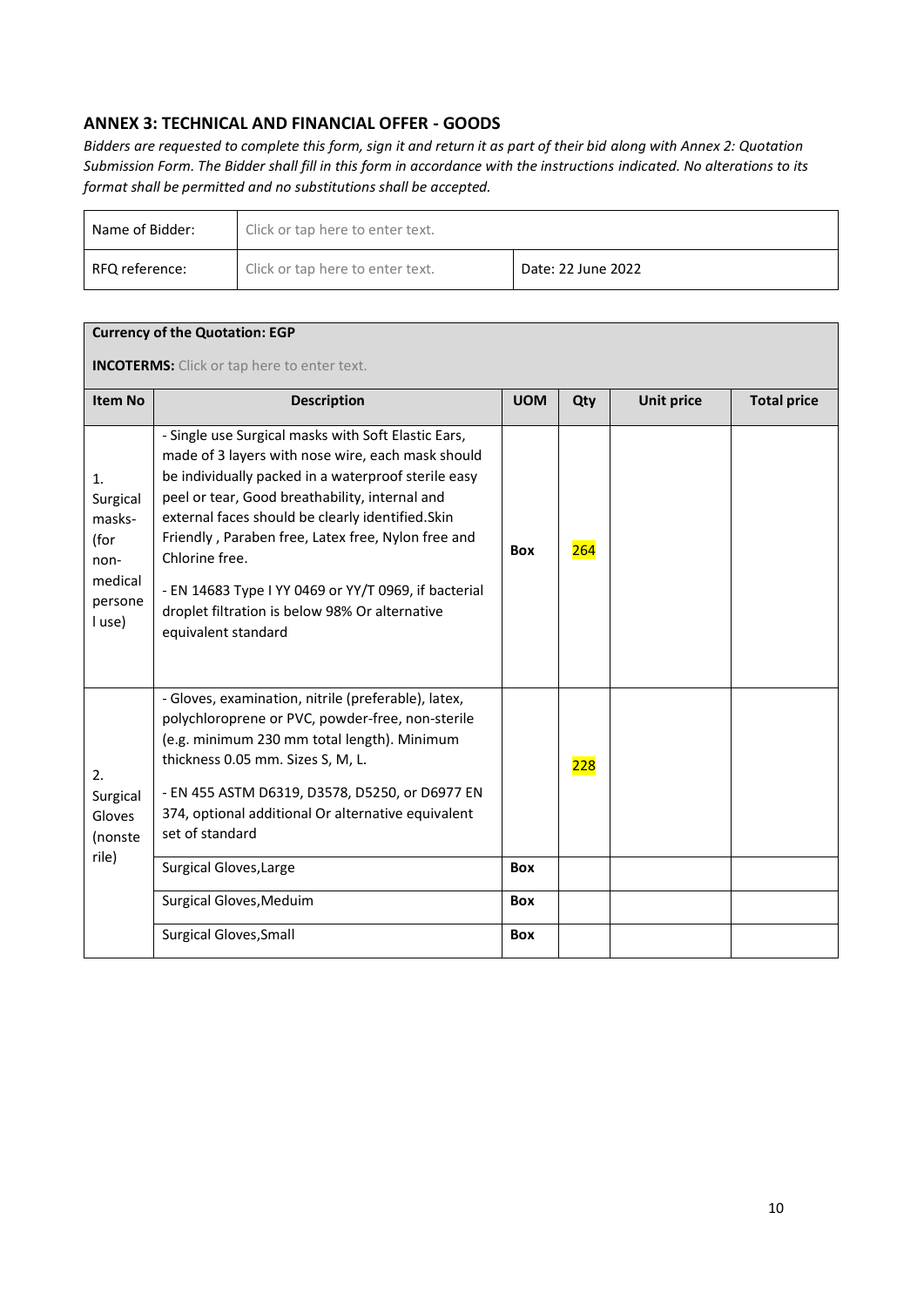| 3.<br>Gloves,<br>cleaning                           | - Glove should have long cuffs, reaching well above<br>the wrist, ideally to mid-forearm. Minimum 280 mm<br>total length.<br>Sizes: M, L. Reusable.<br>Heavy duty gloves.<br>High cracking, puncture- and abrasion-resistant.<br>Powder free, seamless, and entirely waterproof.<br>Made of nitrile, synthetic rubber (no latex). Knit<br>inner lining facilitates slide-in and removal.<br>Cleanable with water and disinfectant (resisting<br>both ethanol solutions 70% and chlorine solutions<br>0.05% or 500 ppm). Material thickness, at level of<br>the fingers, not less than: 0.38 mm. Length not less<br>than: 30 cm. Supply co-packed as one left/right pair.<br>- EN 388 ANSI 105 EN 374-1, EN 374-2 (at least Level<br>2) EN 374-4 and EN 374-5 EN 420 + A1 Or<br>alternative equivalent set of standards | Unit          | 12  |                    |  |
|-----------------------------------------------------|------------------------------------------------------------------------------------------------------------------------------------------------------------------------------------------------------------------------------------------------------------------------------------------------------------------------------------------------------------------------------------------------------------------------------------------------------------------------------------------------------------------------------------------------------------------------------------------------------------------------------------------------------------------------------------------------------------------------------------------------------------------------------------------------------------------------|---------------|-----|--------------------|--|
| 4.<br>Alcohol-<br>based                             | - Bottle 100 mL and 500 mL, at least 80% ethanol or<br>75% isopropyl alcohol (v/v).<br>- ASTM E2755 EN 1500 Or alternative equivalent set<br>of standards Optional: ASTM E1115 or ASTM E117                                                                                                                                                                                                                                                                                                                                                                                                                                                                                                                                                                                                                            |               | 360 |                    |  |
| hand<br>rub                                         | Bottle 100ml                                                                                                                                                                                                                                                                                                                                                                                                                                                                                                                                                                                                                                                                                                                                                                                                           | <b>Bottle</b> |     |                    |  |
|                                                     | Bottle 500ml                                                                                                                                                                                                                                                                                                                                                                                                                                                                                                                                                                                                                                                                                                                                                                                                           | <b>Bottle</b> |     |                    |  |
| 5.<br>Chlorine<br>Tablets                           | NaDCC, granules, 1 kg, 65-70% + measurement<br>spoon.                                                                                                                                                                                                                                                                                                                                                                                                                                                                                                                                                                                                                                                                                                                                                                  | Pack          | 36  |                    |  |
| 6.                                                  |                                                                                                                                                                                                                                                                                                                                                                                                                                                                                                                                                                                                                                                                                                                                                                                                                        |               |     |                    |  |
| 7.                                                  |                                                                                                                                                                                                                                                                                                                                                                                                                                                                                                                                                                                                                                                                                                                                                                                                                        |               |     |                    |  |
|                                                     |                                                                                                                                                                                                                                                                                                                                                                                                                                                                                                                                                                                                                                                                                                                                                                                                                        |               |     | <b>Total Price</b> |  |
| <b>Transportation Price</b>                         |                                                                                                                                                                                                                                                                                                                                                                                                                                                                                                                                                                                                                                                                                                                                                                                                                        |               |     |                    |  |
| <b>Insurance Price</b><br><b>Installation Price</b> |                                                                                                                                                                                                                                                                                                                                                                                                                                                                                                                                                                                                                                                                                                                                                                                                                        |               |     |                    |  |
| <b>Training Price</b>                               |                                                                                                                                                                                                                                                                                                                                                                                                                                                                                                                                                                                                                                                                                                                                                                                                                        |               |     |                    |  |
| Other Charges (specify)                             |                                                                                                                                                                                                                                                                                                                                                                                                                                                                                                                                                                                                                                                                                                                                                                                                                        |               |     |                    |  |
|                                                     | <b>Total Final and All-inclusive Price</b>                                                                                                                                                                                                                                                                                                                                                                                                                                                                                                                                                                                                                                                                                                                                                                             |               |     |                    |  |

#### **Compliance with Requirements**

|--|